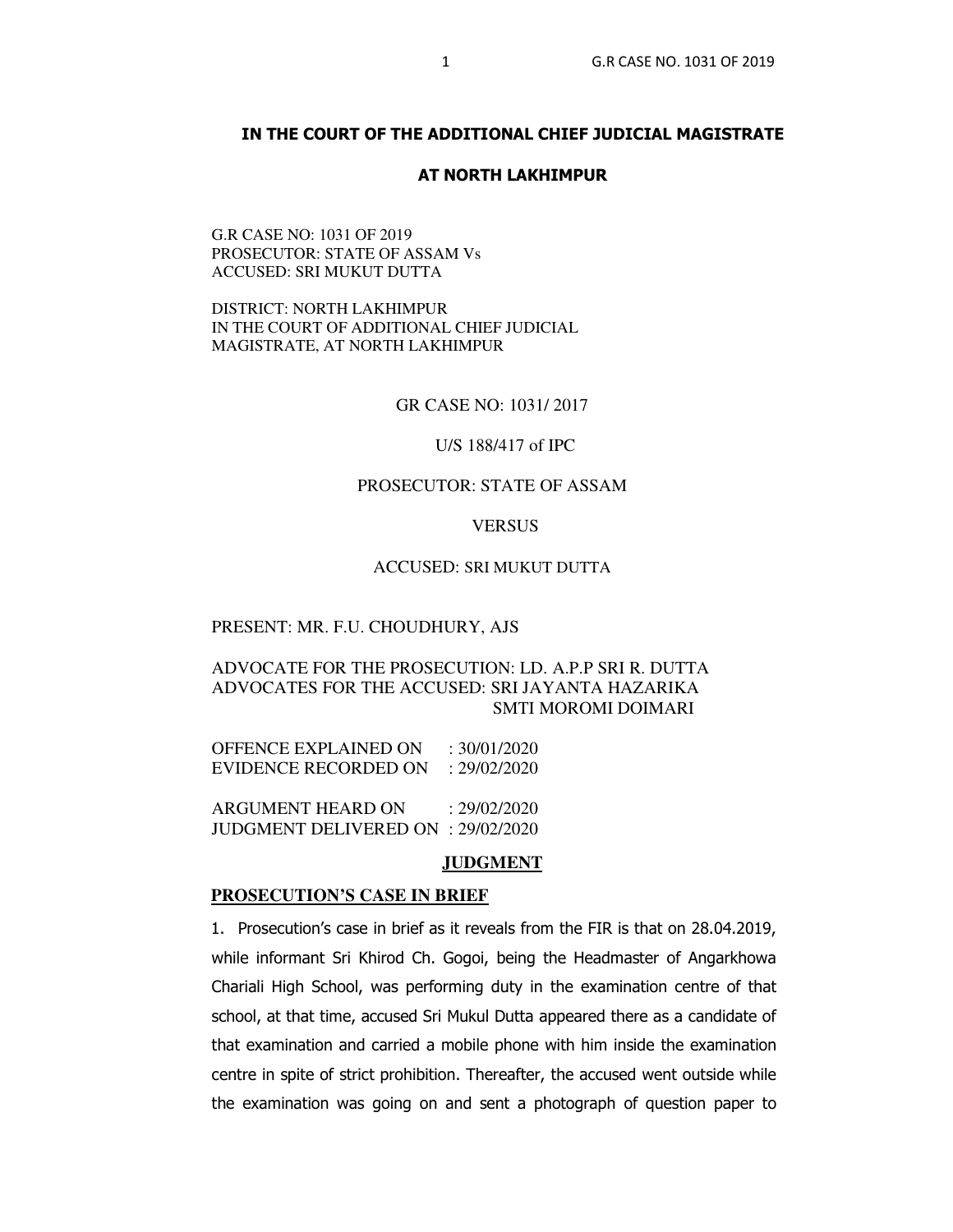some of his friends. In the meantime, the informant caught the accused and handed him to the police. The informant thereafter lodged an FIR about the occurrence before the Officer-in-charge of Panigaon police Station.

2. On receipt of the F.I.R, the I/C of Khelmati O.P forwarded the same to the O/C North Lakhimpur P.S who registered a case being numbered as North Lakhimpur P.S Case No. 475/17. After investigation, I.O of the case submitted charge sheet against accused Sri Mukut Dutta for the offences punishable under section 188/417 of I.P.C. Copies of relevant documents were furnished to the accused person u/s 207 CrPC. Considering the relevant documents and hearing both the parties, particulars of offences punishable u/s 188/417 of IPC are read over and explained to the accused person to which he pleaded not guilty and stood to face the trial.

3. The prosecution in support of its case examined one witness whereas the accused did not examine any witness in support of his defence. The examination of the accused person u/s 313 CrPC was dispensed with finding no incriminating materials against him. I have heard the learned counsel for both the parties.

4. Upon hearing and on perusal of record I have framed the following points for determination-

#### **POINT FOR DETERMINATION:**

(i) Whether on 28.04.2020, the accused appeared as a candidate for an examination at Angarkhowa Chariali High School and carried a mobile phone inside the examination centre, knowing that carrying such mobile phone is prohibited by an order promulgated by a public servant lawfully empowered to promulgate such order, and thereby committed an offence punishable u/s 188 of IPC?

(ii) Whether the accused on 28.04.2019, at about 10:30 AM, appeared as a candidate for an examination at Angarkhowa Chariali High School and deceived the informant by secretly carrying a mobile phone with him and thereby dishonestly and fraudulently induced the informant so deceived to allow him to enter inside the examination centre, which the informant would not have allowed if he were not so deceived, and thereby committed an offence punishable u/s 417 of IPC?

#### **DISCUSSION OF EVIDENCE, DECISION AND REASONS THEREOF:**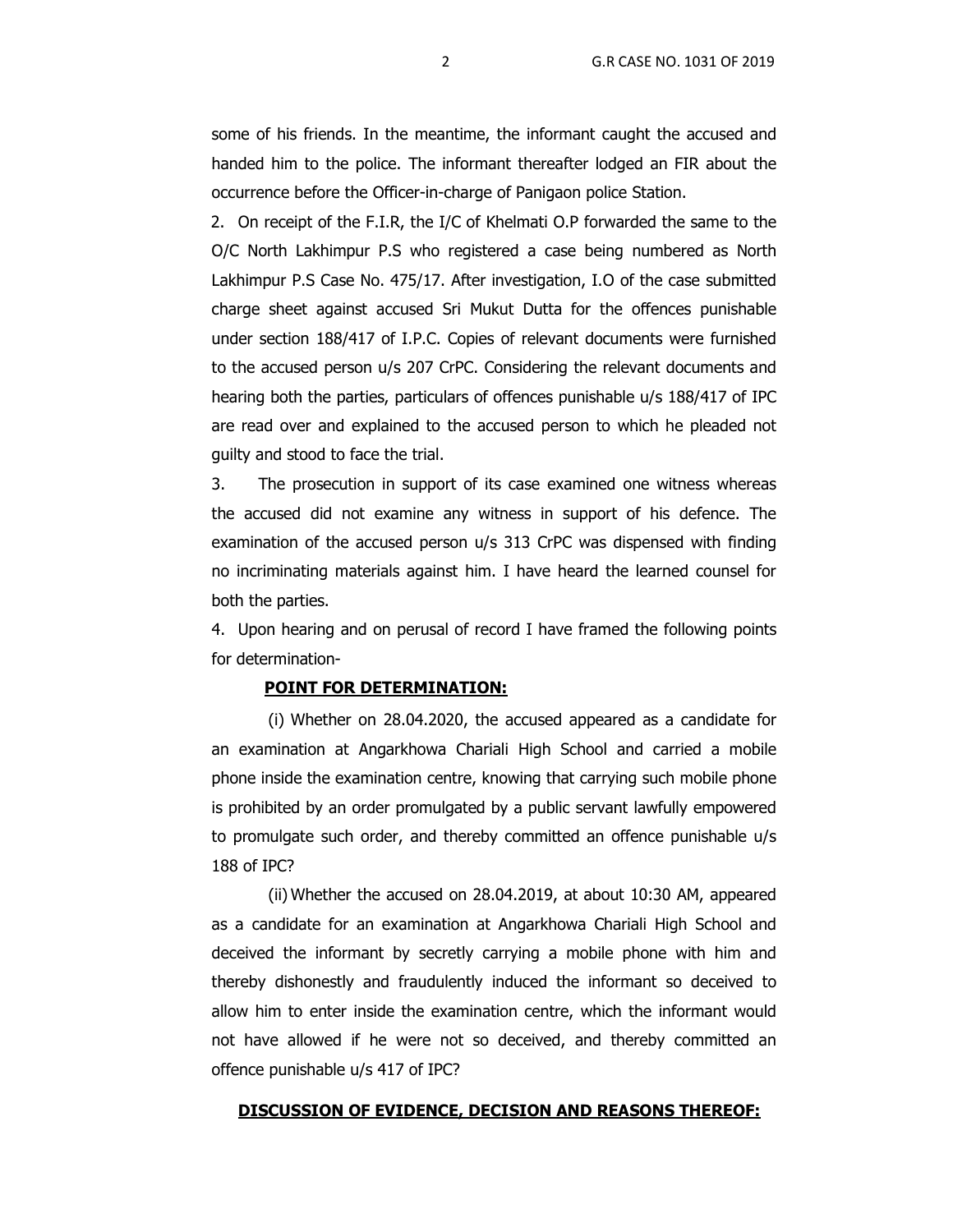#### **POINT NO.1 & 2**

5. For the sake of convenience, and as the point no.1 & 2 are interconnected, hence they are taken up herein together for discussion and decision. As regards the aforesaid points for determination, informant Sri Khirod Ch. Gogoi as PW-1 in his evidence-in-chief has stated that about one year back, he was serving as Headmaster cum examination in-charge of Angarkhowa Chariali High School. On the day of occurrence, an examination in connection with some post in APDCL was conducted in the aforesaid school and he was performing his duty as centre-in-charge of that school for that examination. On that day, the accused appeared in that school as a candidate for that examination. At that time, he found a mobile phone in the bag of accused while checking the same and accordingly he lodged an FIR against the accused in that respect. Exhibit-1 is that FIR in which Exhibit-1(1) is his signature. During cross-examination, PW1 has stated that after lodging of that FIR, the aforesaid matter got settled amicably between both the partiesdue to which he is not willing to proceed with this case any further. PW-1 has also stated that he has no objection if the accused is acquitted from this case.

6. At the time of argument, learned counsel for the defence submitted that the prosecution has failed to prove its case as alleged and hence the accused is liable to be acquitted from this case.

7. On going through the evidence deposed by PW-1 as narrated above, it is seen that at the time of occurrence, the informant was allegedly performing duty as centre in-charge at Angarkhowa Chariali High School with respect to an examination conducted by APDCL and at the time the accused appeared in that exam centre as a candidate and the informant found a mobile phone inside the bag of accused. Now, even if the aforesaid allegation made by informant/PW1 is presumed to be correct then also, in my opinion, the ingredients of the offence punishable u/s 188 of IPC are not attracted. This is because there is nothing in the evidence of PW-1 which can show that carrying of mobile phone was prohibited inside the exam centre. The PW1 has not produced any document which can show that an order was promulgated by a public servant banning mobile phone inside the exam centre. In fact, perusal of case record shows that no such order or even the admit card of the candidate was seized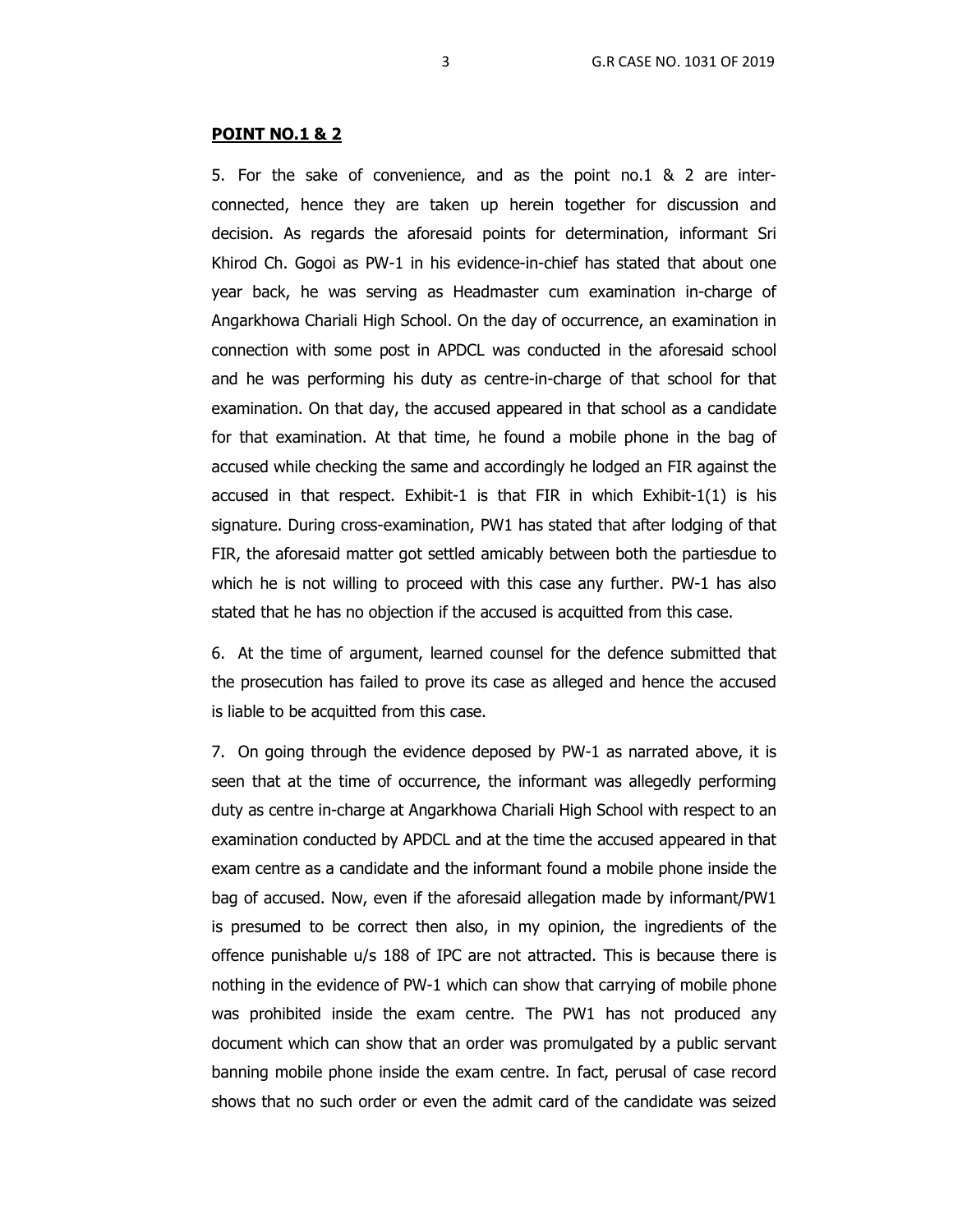to show that mobile phone was banned inside the exam centre. Be it mentioned here that the very basis of the offence u/s 188 of I.P.C is the existence of an order duly promulgated by a public servant. Hence, in the absence of such alleged order, it is clear that the offence u/s 188 of I.P.C is not attracted in the case in hand.

8. Moreover, the PW1 has not stating anything specifically about any act of cheating by the accused. Simply carrying a mobile phone inside the exam centre cannot be understood as cheating unless and until it is proved that the carrying of mobile phone was banned and the accused carried such mobile phone by making false representation to the concerned authority. However, as stated above, no such prohibition could be proved by PW1. Hence, it is clear that the ingredients of Section 417 of I.P.C are also not attracted in the case in hand.

9. Considering the above, it is clear that the PW-1 has failed to prove beyond reasonable doubt that the accused has committed the offences as alleged in the FIR.

DECISION: Point no.1, &2 are therefore decided in the negative and goes against the prosecution.

#### **ORDER**

10. In view of the discussions made above and the decisions reached in the foregoing point for determination, it is held that the witness examined by prosecution has failed to prove beyond reasonable doubts that accused Sri Mukut Dutta has committed the offence punishable under section188/417of IPC as alleged, and as such, the accused person is acquitted of the charges under section 188/417of IPC on benefit of doubt and he be set at liberty forthwith.

The bail bond of the accused person shall remain in force for another six months from today.

The articles seized vide M.R No. 11/2019 shall be released to the custody of its owner i.e., accused Sri Mukul Dutta, on production of ownership document and on execution of proper bond as per law.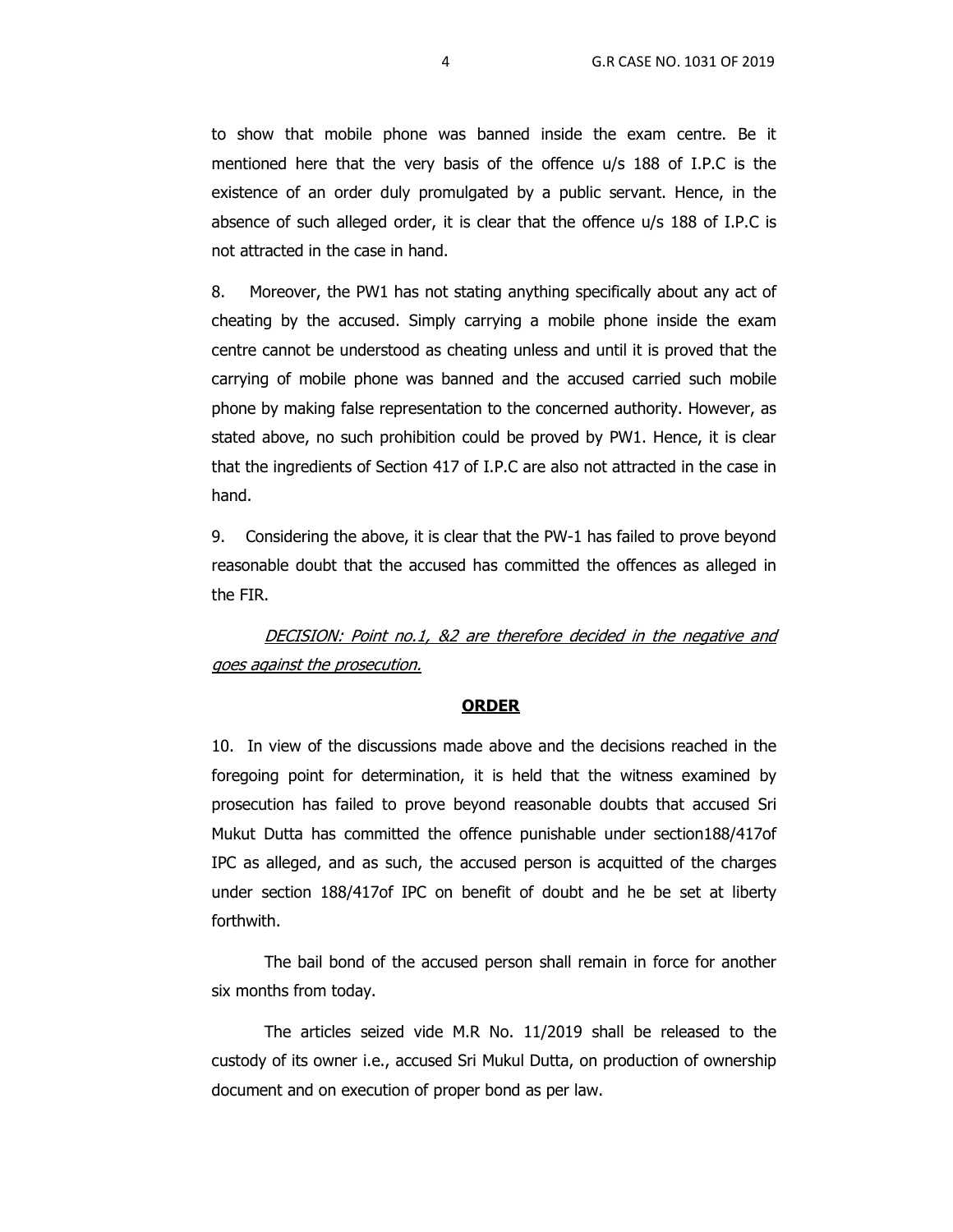This judgment is given under my hand, and seal of this court on this the 29<sup>th</sup> day of February, 2020.

The case is disposed of on contest.

F.U. Choudhury Additional Chief Judicial Magistrate North Lakhimpur